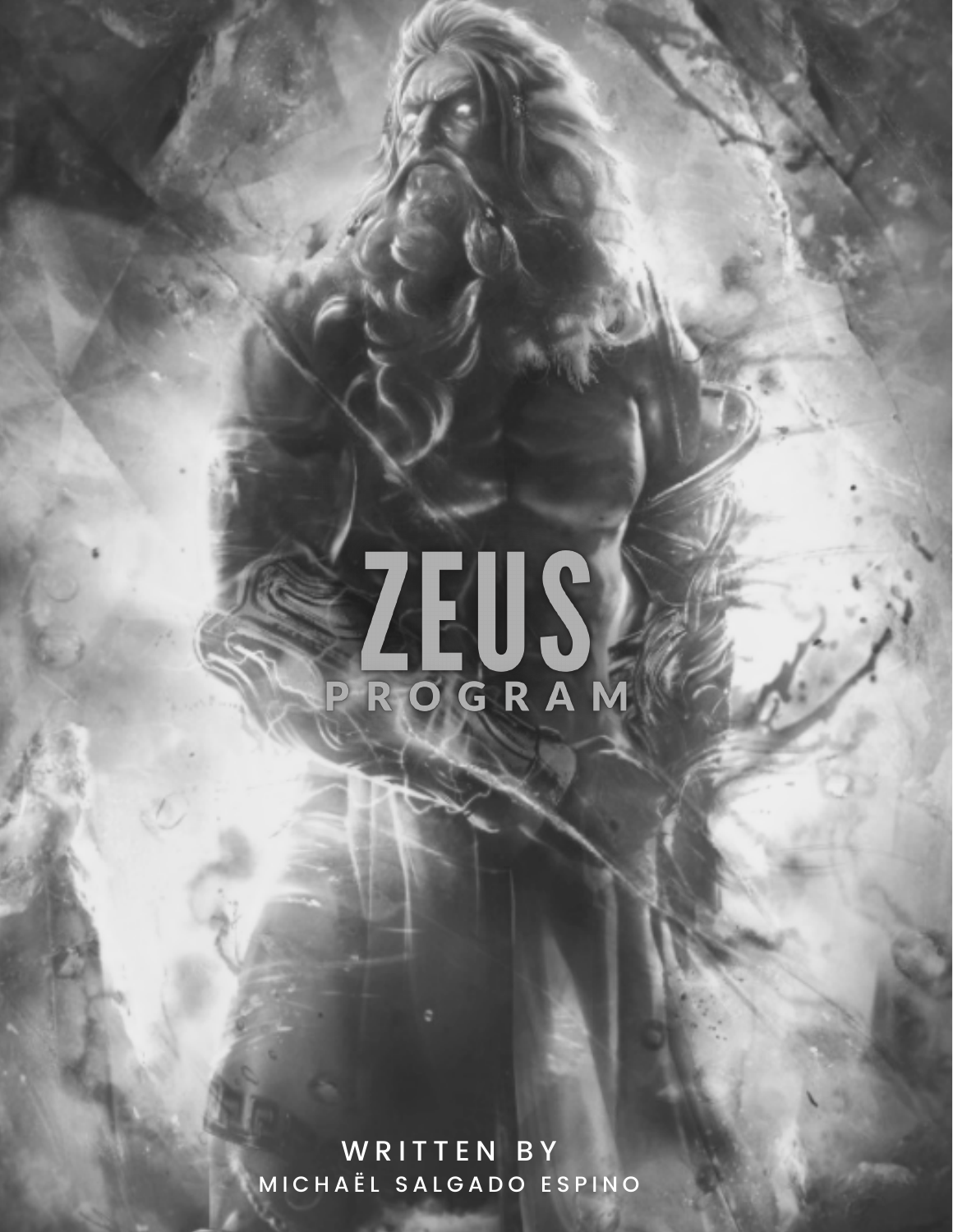# GUIDELINES

FOR OPTIMAL PERFORMANCE

#### ENJOY YOURSELF

Training is about self-exploration, gaining knowledge, building confidence and expanding skill sets.

Enjoy yourself no matter what happens.

#### PRACTICE WITH INTENTION

Understanding what you're doing and why you're doing it will provide your body with the right stimulus it requires to change. Before you begin each exercise, make a mental note of what you want to accomplish.

Remember this: a great intention leads to a great outcome.

#### LET GO OF JUDGEMENTS

Judgmental labels usually lead to emotional reactions and then to tightness, trying too hard, selfcondemnation… which interferes with the fluidity required for optimal performance.

The first skill to learn is the art of letting go the human inclination to judge ourselves and our performances as either "good" or "bad". When we unlearn how to be judgmental, it is possible to achieve spontaneous and focused sessions.

I want to be clear about this: letting go of judgements doesn't mean ignoring errors. It simply means seeing events as they are and not adding anything to them.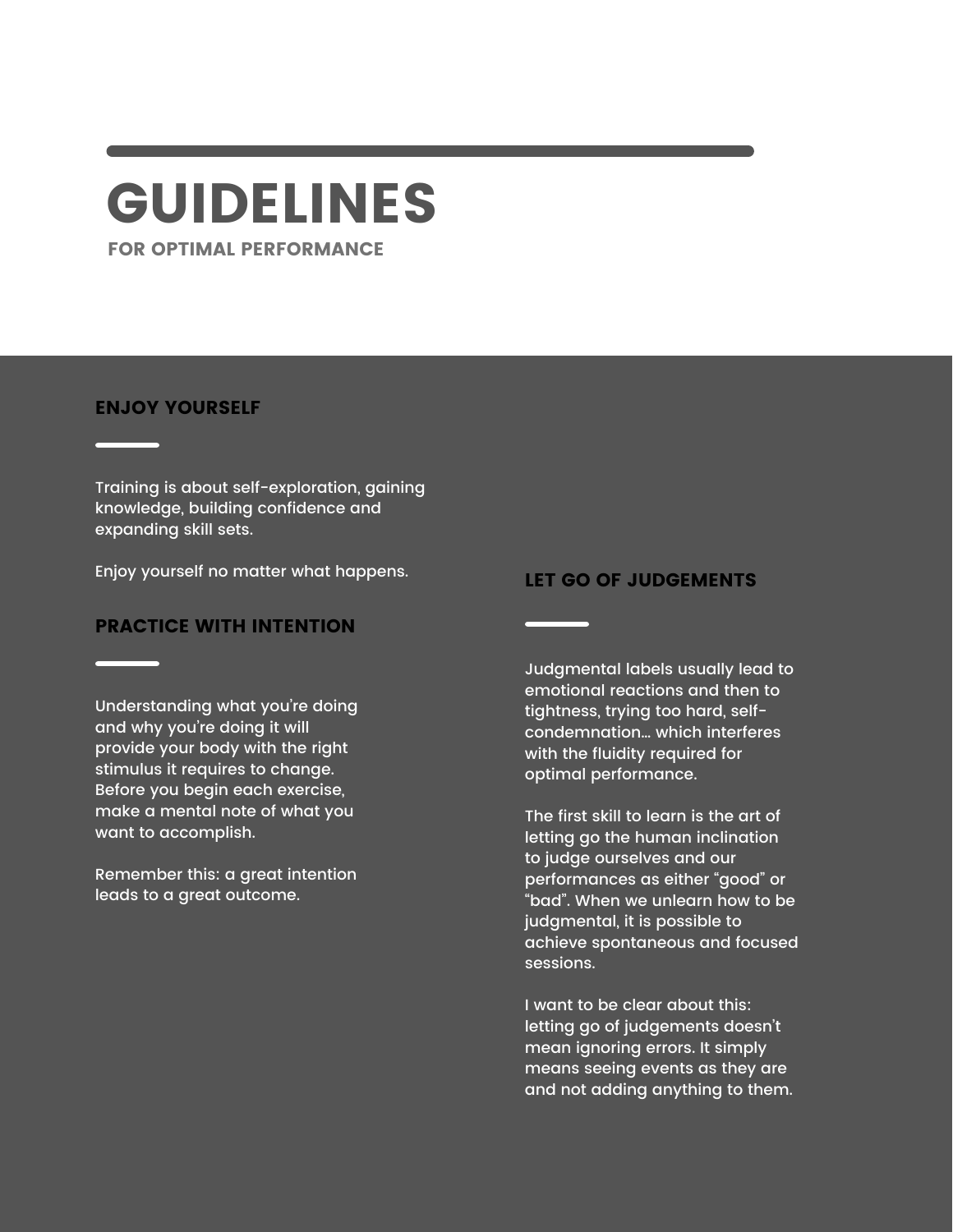#### GET BETTER EACH DAY

 $\overline{\phantom{0}}$ 

 $\overline{\phantom{a}}$ 

ш.

Wake up every day and set an intention that aligns with your goal and then consistently work towards it. Each day, just focus on getting 1% better in whatever it is you're trying to improve.

Don't expect to get everything right the first time.

Be intentional and stay committed to consistency.

#### LISTEN TO YOUR BODY

Learn to listen to your body. Adapt reps, sets, time under tension if needed.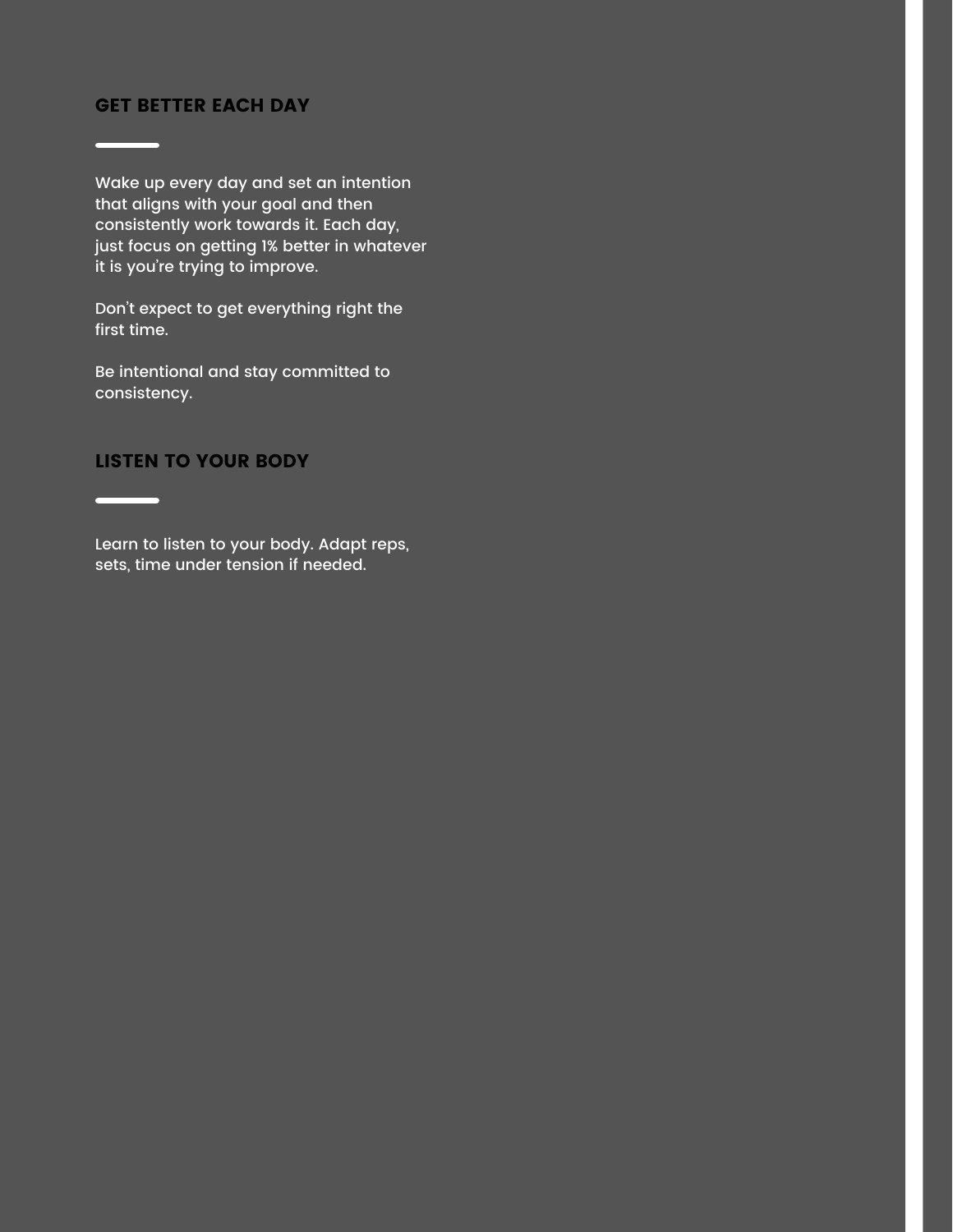# METHODS EXPLAINED

#### ENGAGE THE NERVOUS SYSTEM

You are on your own for the warm ups. Give yourself permission to be creative. Sprint, throw something heavy, crawl, get the brain involved, use vision or stimulate the vestibular system.

Just move around until you feel ready to go. There is no right or wrong.

#### TEMPO/SLOW ECCENTRIC

This method of strength training triggers the hormone MTOR which is linked to muscle protein synthesis. Recruits a greater amount of type II muscle fibers compared to normal tempo, but also does not maximally recruit motor units. "Eccentric-only training might permit preferential increases in fast twitch muscle fiber size, because an element of the mechanical loading during eccentric contractions is produced by the

passive element Titin, and fast twitch fibers tend to display greater Titinbased stiffness than slow twitch muscle fibers" (Beardsley, 2019). The residual effects of this type of training seems to last longer than other types of training.

#### LONG DURATION ISOMETRICS

Long duration isometrics (especially done at longer muscle lengths) reduce muscle oxygenation and metabolite clearance which potentially leads to a greater recruitment of Type II muscle fibers with improved ability to increase cross-sectional area and force production, and trigger anabolic hormones that contribute to hypertrophy adaptations. "Isometric training should be implemented when increasing muscle size and improving tendon, and other connective tissue health is of utmost importance," (Oranchuk, 2019). For the long duration isometrics to be most effective, they must be hard, meaning you should be very close to failure by the end of the set.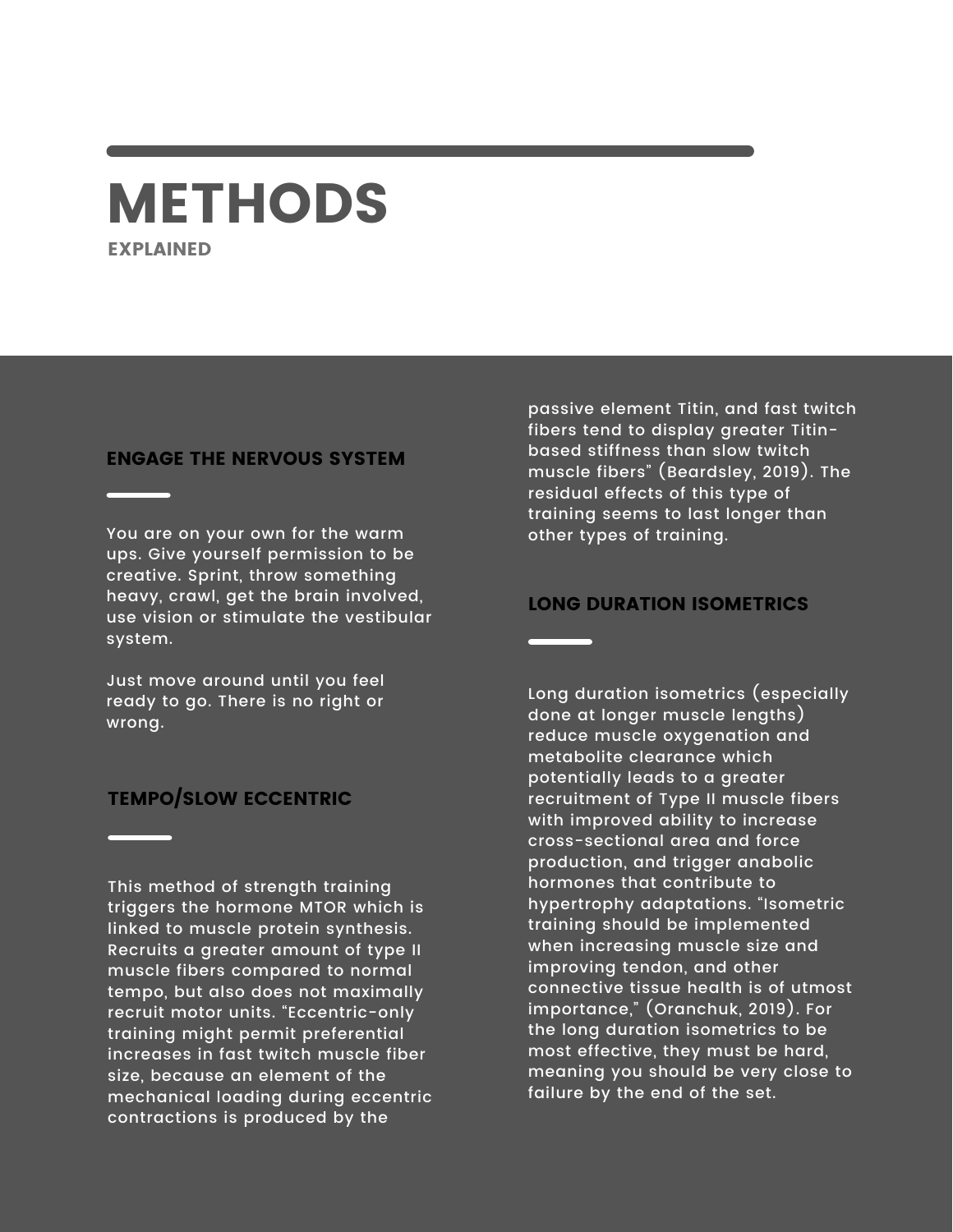#### ISODYNAMIC METHOD

This means that on each rep, you'll include a pause. The duration of the pause will vary on each rep. You'll perform 7 repetitions:

- Rep  $1 = 12$  second pause
- $\overrightarrow{Rep 2}$  = 10 second pause
- Rep  $3 = 8$  second pause
- Rep  $4 = 6$  second pause
- Rep  $5 = 4$  second pause
- Rep  $6 = 2$  second pause
- Rep  $7 = no$  pause

 $\overline{\phantom{0}}$ 

TEMPO CONTRAST METHOD

This means the rhythm of the repetitions will vary during the set from slow to explosive. You'll perform sets of 8 repetitions:

- Reps 1 and 2 = 6040 tempo (down in 6 seconds, up in 4 seconds)
- Reps 3 and 4 = 20X0 tempo (down in 2 seconds, up as fast as possible)
- Reps 5 and  $6 = 6040$  tempo
- Reps 7 and  $8 = 20X0$  tempo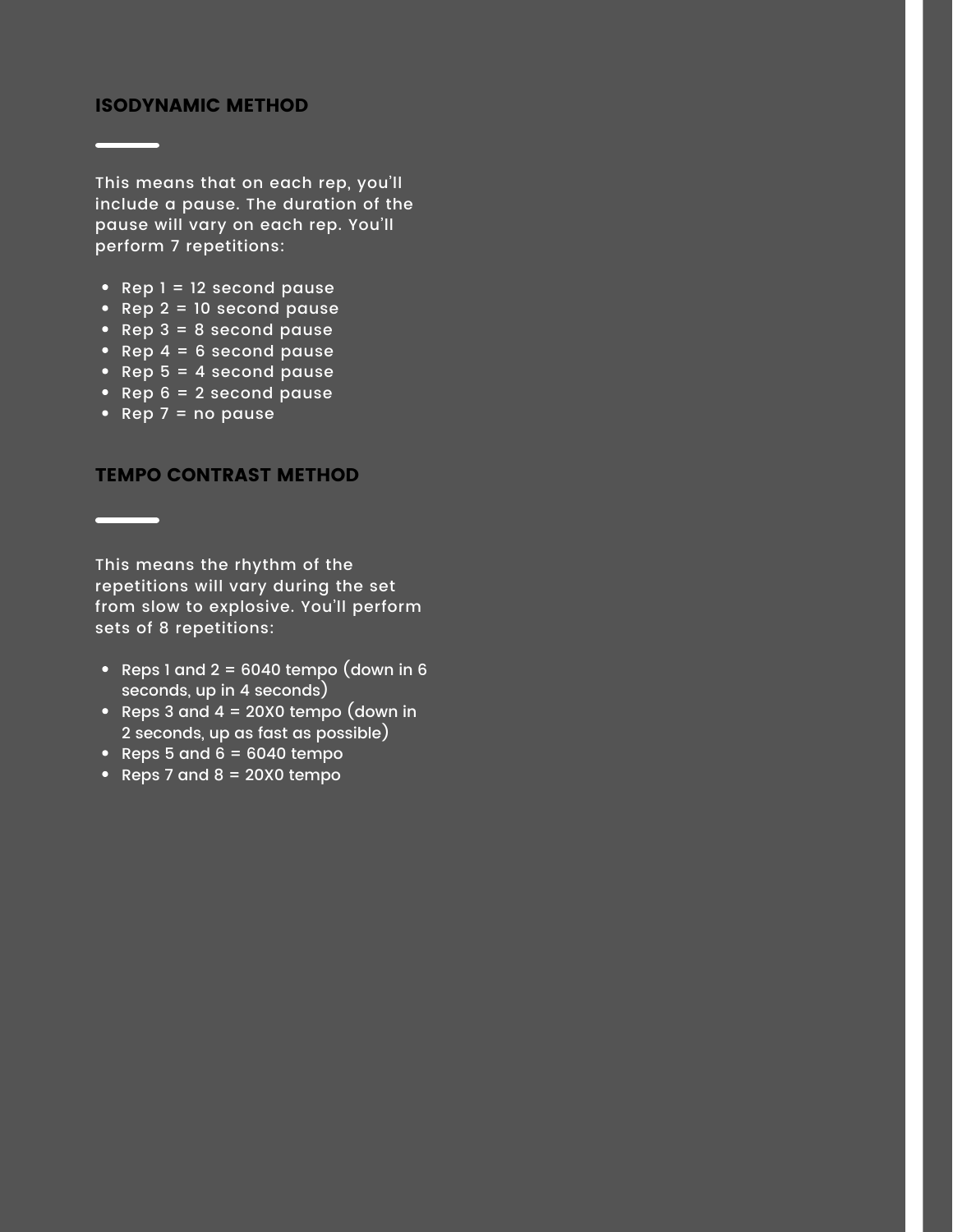# GUIDELINES

OF PROGRESSIVE OVERLOAD

#### PROGRESSIVE OVERLOAD

There are multiple ways to program progressive overload, I'll provide a few examples below.

- Lifting the same load for increased distance (range of motion).
- Lifting the same load with better form, more control and less effort.
- Lifting heavier loads.
- Lifting the same load and volume with less rest time in between sets.
- Lifting a load with more speed and acceleration.
- Doing more work in the same amount of time.
- Doing the same work in less amount of time.
- Doing more sets with the same load and repetitions.

**Be patient and choose one or two ways to overload your training.**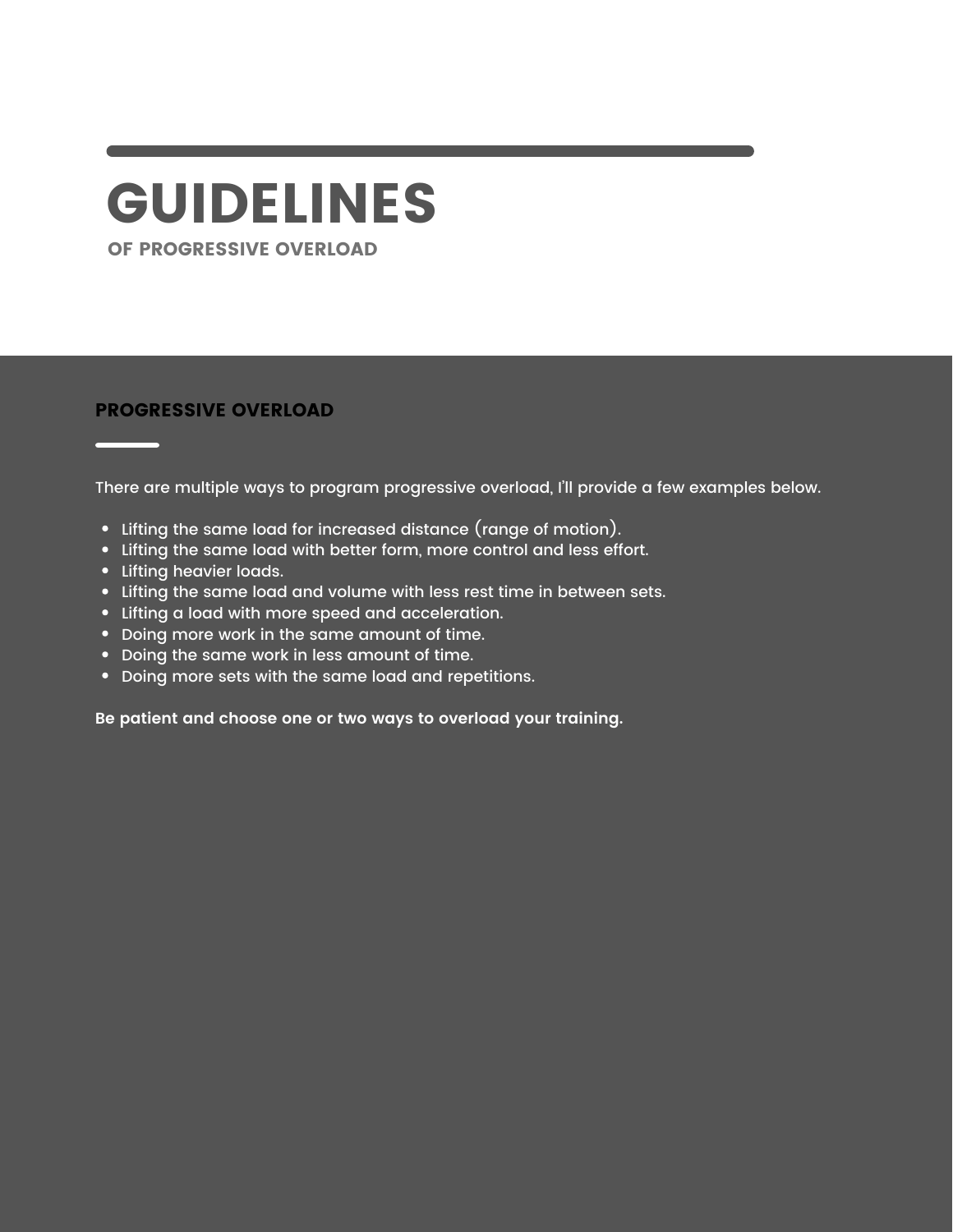#### RATE OF PERCEIVED EXERTION

### 1

#### **WHAT**

RPE or the "rate of perceived exertion" is a scale used to identify the intensity of your exercise based on how hard you feel or perceive your effort to be. The RPE scale typically runs from 0 to 10, with zero being literally nothing and 10 being the hardest you could possibly exert yourself. RPE allows to auto-regulate the load. That is to say it lets the load adjust to fit your performance.

## 2 3

#### TABLE **TIPS**

If you want to measure the intensity of your workouts, get familiar with the numbers. In simple terms, the numbers correspond to the intensity of exercise. See table below.

Don't think about it during the set. Just execute the set. Focus on your technique. Progress not perfection. If you can't rate perfectly, you can still derive benefits from the system. Plus you'll get better with practice.

| 10             | <b>Maximal effort</b>      | You couldn't do anything more.                                                     |
|----------------|----------------------------|------------------------------------------------------------------------------------|
| 9.5            | <b>Extremely hard</b>      | You couldn't have done more reps,<br>but maybe could've done a bit<br>more weight. |
| 9              | <b>Almost limit effort</b> | You could do 1 more rep.                                                           |
| 8.5            | <b>Very hard</b>           | You could do 1 more rep. Maybe two.                                                |
| 8              | <b>Hard</b>                | You could do 2 more reps.                                                          |
| 7.5            | <b>Fairly hard</b>         | You could do 2 more reps. Maybe 3.                                                 |
| $\overline{7}$ | <b>Somewhat demanding</b>  | You could do 3 more reps.                                                          |
| $5 - 6$        | <b>Comfortable</b>         | You could do 4-6 more reps.                                                        |
| $1 - 4$        | <b>Very easy</b>           | It feels like a warm-up.                                                           |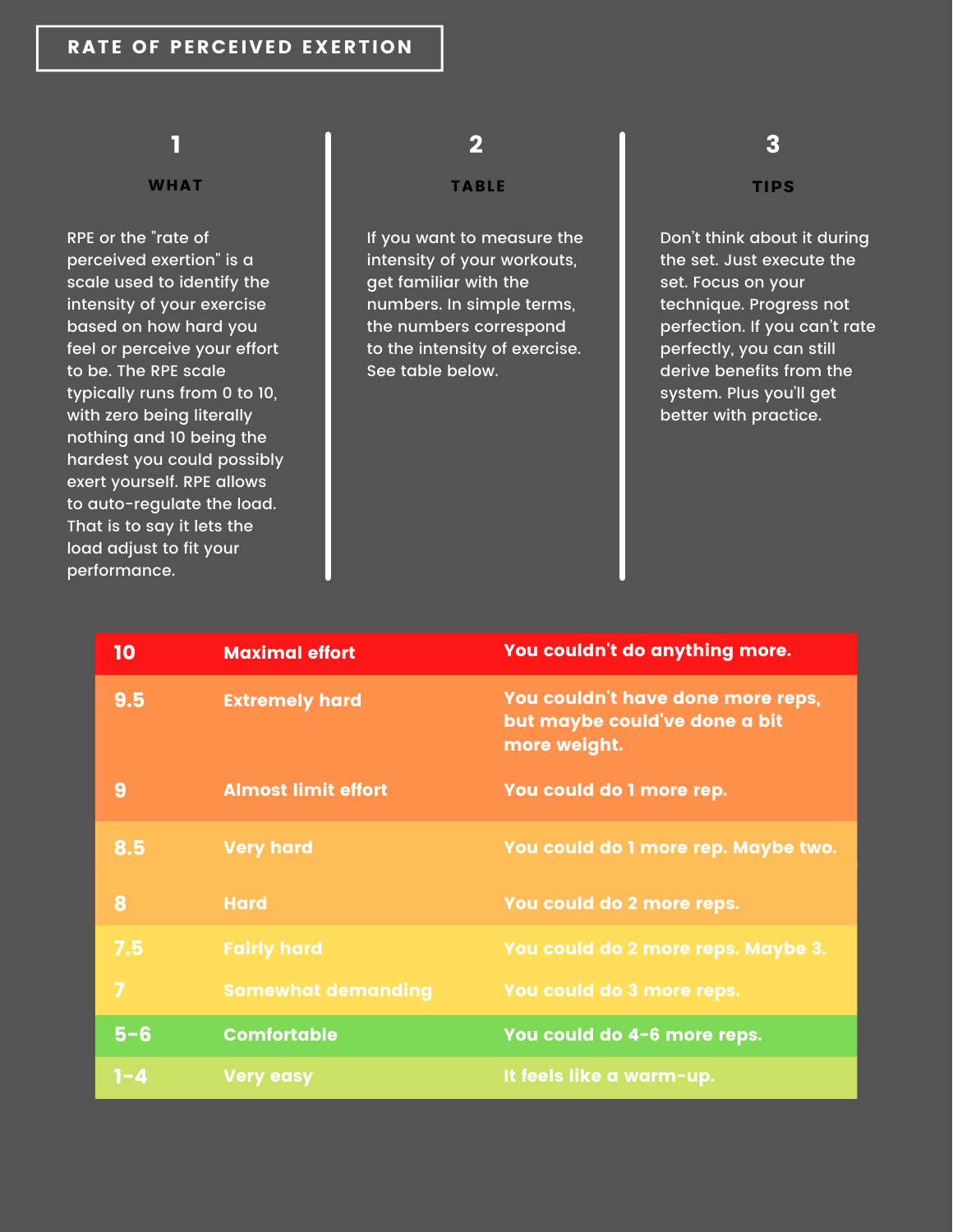# 1 **SESSION**

|                 | <b>EXERCISE</b>             | <b>WEIGHT</b>  | <b>SETS</b>             | <b>REPS</b>           | <b>REST INTERVAL</b> |
|-----------------|-----------------------------|----------------|-------------------------|-----------------------|----------------------|
| A1              | <b>Zercher box squats</b>   | <b>RPE 8-9</b> | $\mathbf{2}$            | <b>HEAVIEST 5</b>     |                      |
| A2              | Depth drop                  |                |                         | 3                     |                      |
| $\overline{A3}$ | <b>Adductor squeeze</b>     |                | $\overline{\mathbf{2}}$ | <b>1 MINUTE</b>       |                      |
| <b>B1</b>       | Deficit split squats        |                | 3                       | <b>SLOW ECCENTRIC</b> |                      |
| C1              | <b>Partial Nordic curls</b> |                | 3                       | $6 - 12$              |                      |
| D <sub>1</sub>  | <b>Split squat iso</b>      |                |                         | <b>FAILURE</b>        |                      |
| D <sub>2</sub>  | <b>Slow breathing</b>       |                |                         | <b>3 MINUTES</b>      |                      |
| ET              | DB side bend                |                | 3                       | $10-15$ (ES)          |                      |
| F1              | <b>Exhaled breath hold</b>  |                |                         | <b>10 MINUTES</b>     |                      |

Zercher box squats: Work up to 2 heavy sets of 5; leaving 1-2 reps in the tank; focus on accelerating as fast as you possibly can; let your knee drop in toward the big toe; allow your foot to open and spread across the floor; stack ribs above each other. Depth drop: Perform 3 repetitions in between each work up and working set; the intent here is to land as stiff as possible in the desired position; no sinking down; hold the position in balance for 2-3 seconds.

Deficit split squats: Lower down in 6 seconds for 6-10 repetitions; after your last set, rest 10 seconds, then immediately perform as many reps as possible to failure with the same weight.

Partial Nordic curls: Perform 3 sets of 6-12 repetitions; focus on keeping the pelvis tucked.

Split squat iso: Perform 1 set till failure; the goal is to resist gravity and fail in an eccentric manner; aim for 3 to 5 minutes with bodyweight only; stay calm and use your breathing to signal the brain that you're okay in this position; remember that you're in control; direct your focus and consciously choose how to measure your time; use D2 for recovery in between legs.

Slow breathing: The goal is to use your breath to calm yourself down; using the nose only; inhale for 2-4 seconds (focusing on expanding the ribcage front to back and side to side), hold for 1 second, exhale for 4-8 seconds and hold for 1 second; repeat. Dumbbell side bend: Push your hip sideways; separate your ribs from your pelvis as much ass possible; then compress them into each other.

Exhaled breath hold: The goal is to train your body to tolerate CO2 (also called the "stress messenger"); the higher your blood CO2 levels, the easier it is for your body to "absorb" oxygen; aim for 10-40 second exhaled breath holds.

# $\overline{\mathbf{2}}$ SESSION

|           | <b>EXERCISE</b>                       | WEIGHT SETS    |                | <b>REPS</b>         | <b>REST INTERVAL</b> |
|-----------|---------------------------------------|----------------|----------------|---------------------|----------------------|
| A1        | <b>Banded bench press</b>             | <b>RPE 8-9</b> | $\mathbf{2}$   | <b>HEAVIEST 5</b>   |                      |
| A2        | Depth drop to deep push up            |                |                |                     |                      |
| A3        | <u>Weighted chin up</u>               | <b>RPE 8-9</b> | $\overline{2}$ | <b>HEAVIEST 8</b>   |                      |
| <b>B1</b> | <b>Weighted dips</b>                  |                | з              | <b>CONTRAST SET</b> |                      |
| <b>B2</b> | <b>DB</b> eccentric external rotation |                |                | $6 - 10$            |                      |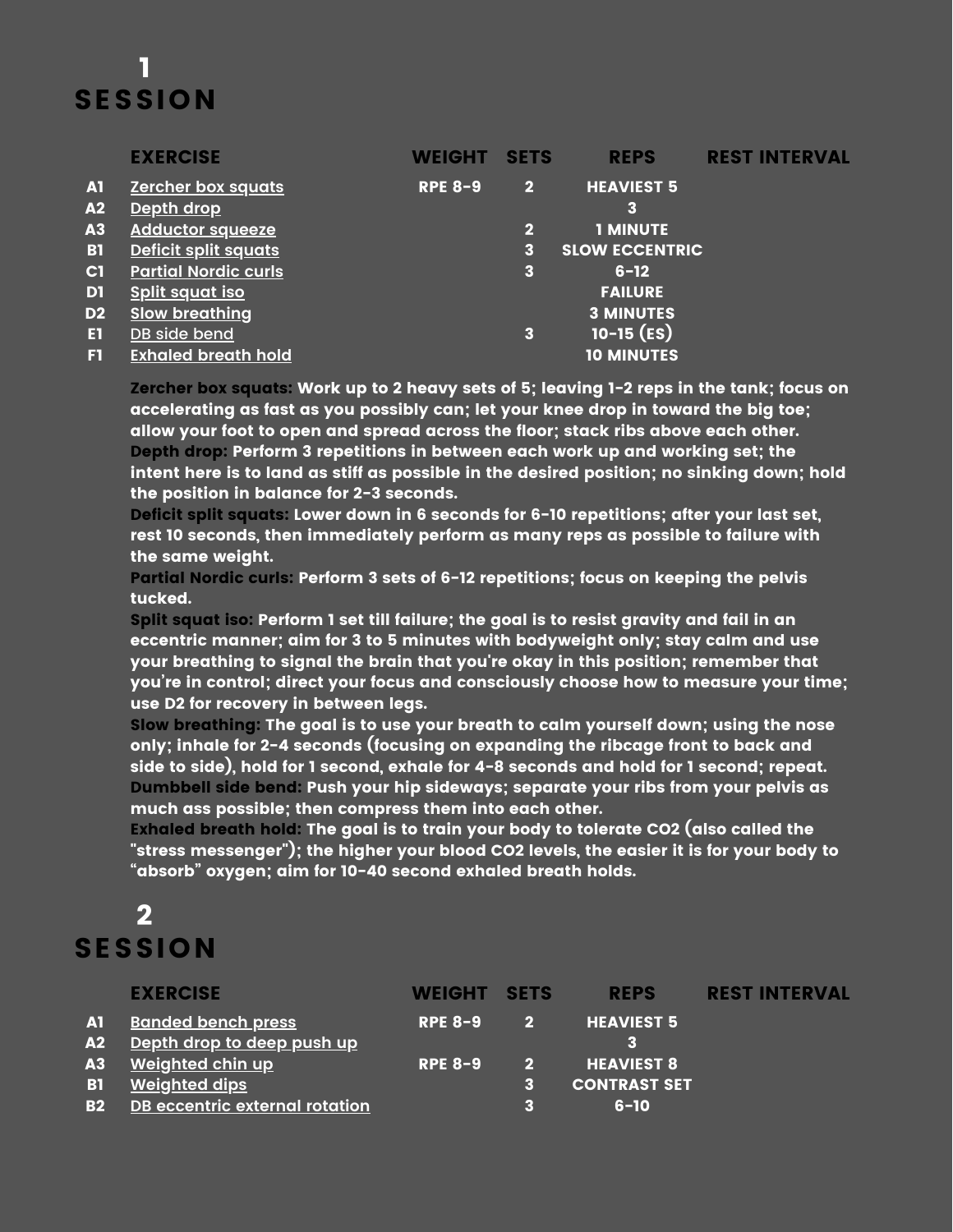| <b>B3</b> DB internal rotation | 6-10             |
|--------------------------------|------------------|
| C1 Lateral raise iso           | <b>FAILURE</b>   |
| D1 Banded 4 way neck           | <b>TI MINUTE</b> |

Banded bench press: Work up to 2 heavy sets of 5; leaving 1-2 reps in the tank; focus on accelerating as fast as you possibly can.

Depth drop to deep push up: Perform 3 repetitions in between each work up and working set; the intent here is to land as stiff as possible in the desired position; no sinking down; hold the position in balance for 2-3 seconds.

Weighted chin ups: Work up to 2 heavy sets of 8; leaving 1-2 reps in the tank; pull explosively from a dead stop.

Weighted dips: Perform a 10-second iso hold at 90 degrees + 2 normal reps + 2 explosive reps.

DB eccentric external rotation: On the last set of the last rep, hold the bottom stretched position for as long as possible.

DB internal rotation: On the last set of the last rep, hold the bottom stretched position for as long as possible.

B1 + B2 + B3: Cycle through each exercise for 3 sets.

Lateral raise iso: After your last set, rest 10 seconds, then immediately perform as many reps as possible to failure with the same weight.

Banded 4 way neck: Perform sets of 1 minute in each position; accumulate as many reps as possible.

# 3 **SESSION**

|                | <b>EXERCISE</b>                        | WEIGHT         | <b>SETS</b>             | <b>REPS</b>                                               | <b>REST INTERVAL</b> |
|----------------|----------------------------------------|----------------|-------------------------|-----------------------------------------------------------|----------------------|
| A <sub>1</sub> | <b>Paused trap bar deadlift</b>        | <b>RPE 8-9</b> | $\overline{\mathbf{2}}$ | <b>HEAVIEST 3</b>                                         |                      |
| A2             | <u>Split squat rotational box jump</u> |                |                         |                                                           |                      |
| A3             | <b>Standing hip flexor iso</b>         |                | 2                       | 1 MINUTE (ES)                                             |                      |
| <b>B1</b>      | Landmine curtsy Zercher lunge          |                | 3                       | $12 + RP$                                                 |                      |
| C1             | <b>GHD back extension iso</b>          |                |                         | $\overline{\mathsf{I}}$ 5 MINUTES $\overline{\mathsf{I}}$ |                      |
| D1             | <b>Adductor raises</b>                 |                | 2                       | $10 - 15$                                                 |                      |
| п              | <b>BB Russian twist</b>                |                | 3                       | $8-10$ (ES)                                               |                      |
| F1             | <b>Walking exhaled breath hold</b>     |                |                         | <b>10 MINUTES</b>                                         |                      |

Paused trap bar deadlift: Work up to 2 heavy sets of 3; leaving 1-2 reps in the tank; pause 2 seconds at mid-shin level; focus on accelerating as fast as you possibly can out of the pause.

Split squat rotational box jump: Perform 1 repetition in between each work up and working set; continue pushing the height until you've reached a point where you can no longer get any higher.

Landmine curtsy lunge: Perform 12 solid repetitions; leaving 1-2 repetitions in the tank; rest 20 seconds (rest/pause method); do an additional 3-4 repetitions. GHD back extension iso: Perform 5 minutes on a running clock; the goal is to resist gravity and fail in an eccentric manner; If you stop during the exercise; take 2 slow breaths using the nose only; then immediately go right back into the isometric hold; stay calm and use your breathing to signal the brain that you're okay in this position;